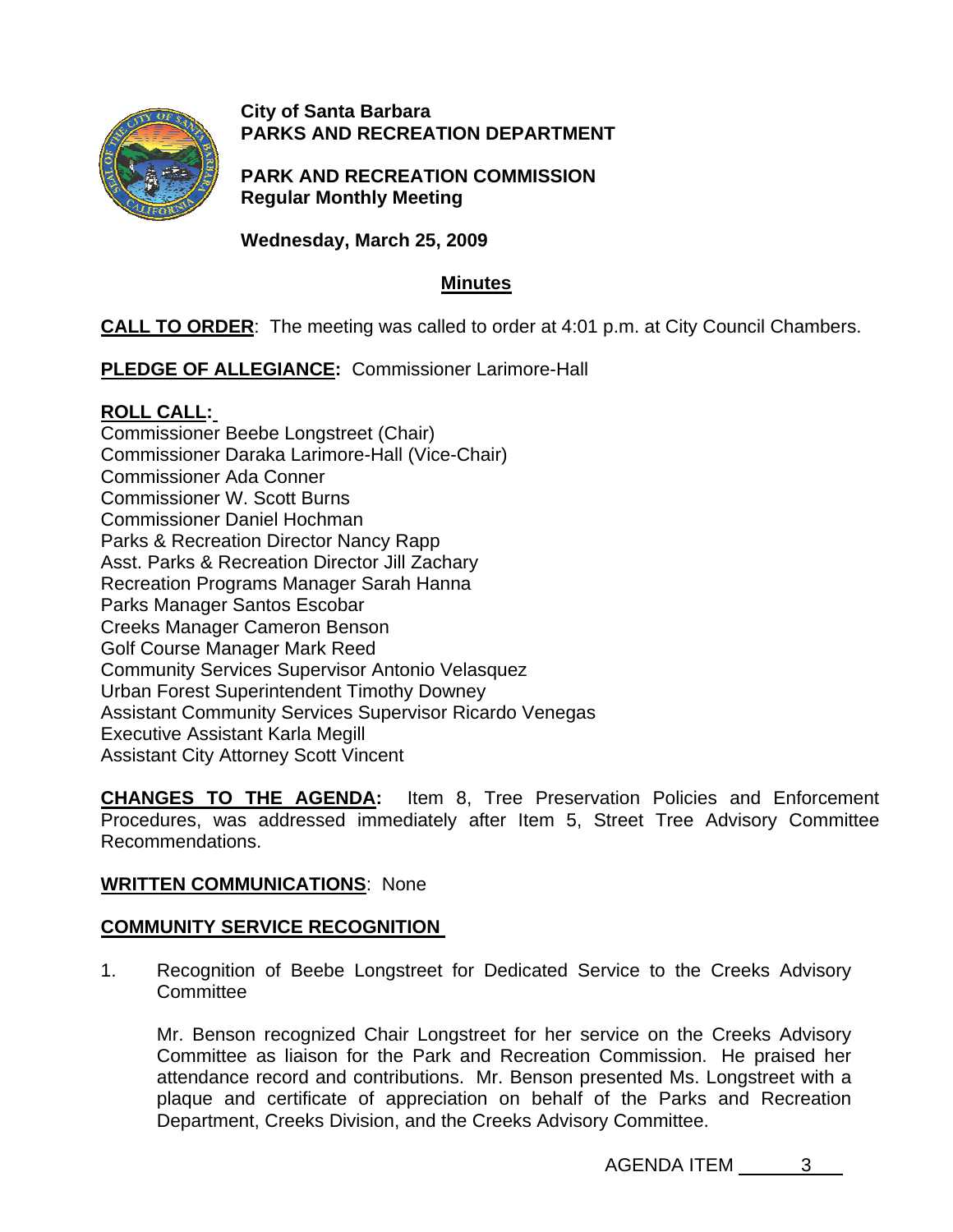Chair Longstreet expressed appreciation for the work the Creeks Advisory Committee does. She stated she learned a great deal as liaison to the Creeks Advisory Committee and said it was a fascinating experience.

2.Food Distribution Program Volunteer Recognition

 Recommendation: That the Commission recognize the food distribution volunteers for their contribution to neighborhoods and support of the City and Parks and Recreation Department's Mobile Farmer's Market and Mobile Pantry Food Distribution Programs.

Ms. Rapp said that much of the great work the Department does in the community is done by people in the community. She said the Food Distribution Program is a great program – is one that has existed only through the support of the volunteers that will be recognized today.

Mr. Velasquez and Mr. Leyva provided a report on the Food Distribution Program.

The Commission recognized the volunteer efforts of the Food Distribution Program 34 volunteers and presented them with certificates of appreciation.

Chair Longstreet said she has visited the programs; they are well-run, and staff and the volunteers do a wonderful job. Commissioner Conner concurred.

Ms. Rapp said that it is also important that the Department and Commission take the time to recognize the non-profit agencies that help make the food available. She said she wants to recognize the terrific work they do in the community and expressed that the Department is proud to partner with those agencies.

## **COMMISSIONER COMMITTEE ASSIGNMENT REPORTS:**

Commissioner Hochman reported on the activities of the Creeks Advisory Committee.

Commissioner Burns reported on the activities of the Arts and Crafts Show Advisory Committee and the Youth Council.

Chair Longstreet reported on the activities of the Golf Advisory Committee.

Chair Longstreet reported that she attended the Two-Year Anniversary of the Teen Center Cake Cutting Ceremony on March 17th. She said it was a nice event and was wellattended.

Chair Longstreet said that she, Ms. Rapp, Mr. Escobar, and Dan Bifao attended the CPRS District 8 Awards Banquet on March 20th where the Department received the following awards: Park Planning, Bohnett Park Expansion; Champion of the Community, Dan Bifano, who has done over 30 years of volunteer work to keep the Rose Garden alive; Agency Showcase Award for the Marketing Campaign Resolution Solution TV Campaign,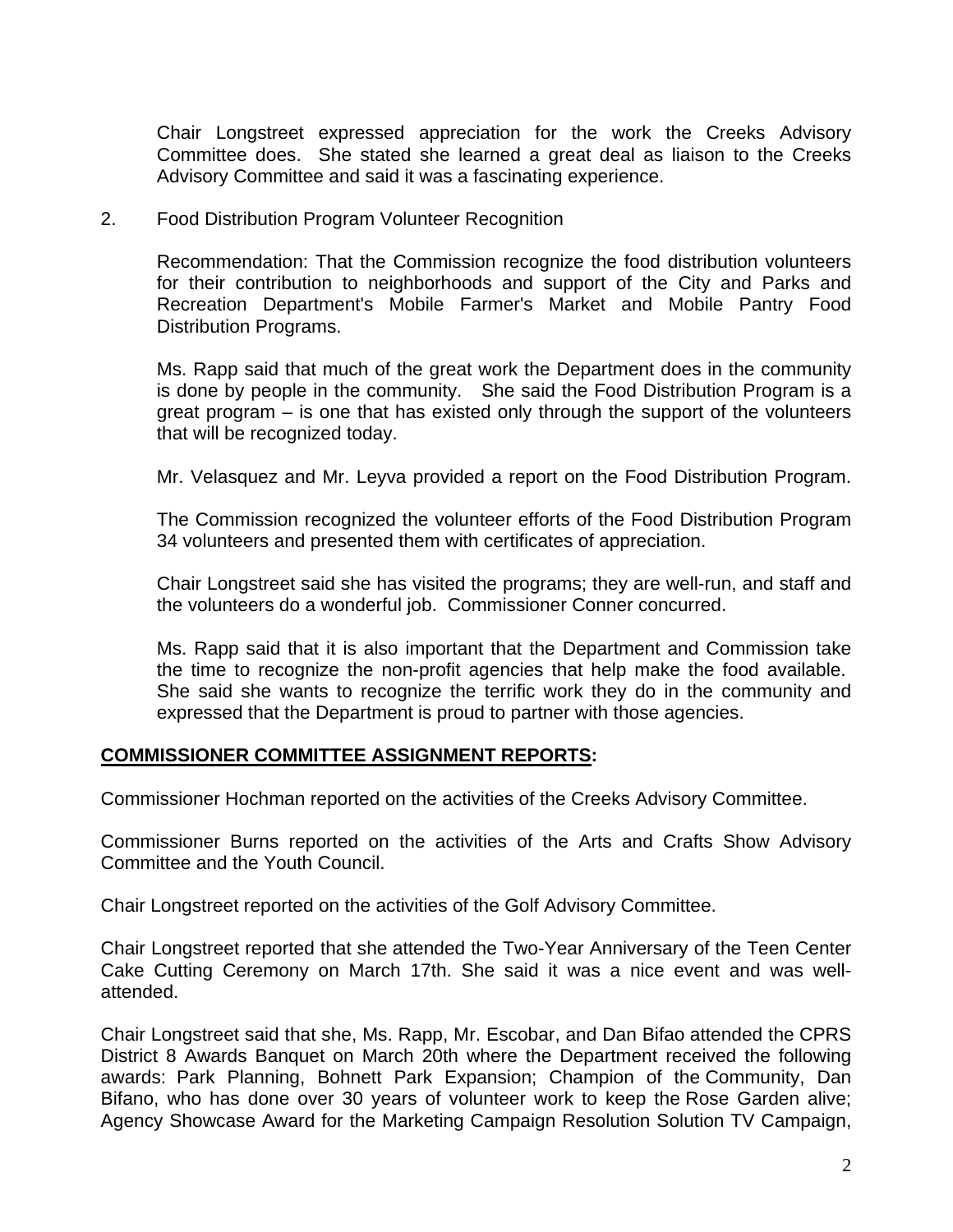and Ms. Rapp who has served for two years as the CPRS District VIII President, received several accolades for getting District 8 up and running again.

# **COMMISSION AND STAFF COMMUNICATIONS:** None

## **YOUTH COUNCIL REPORT**: None

## **CONSENT CALENDAR:**

- 3. Summary of Council Actions: There were no comments on the Summary of Council Actions.
- 4. [Approval of Minutes](http://santabarbara.granicus.com/MediaPlayerFrameHandler.php?view_id=&clip_id=2149&meta_id=103193)

Recommendation: That the Commission:

- A. Waive the reading and approve the minutes of the regular meeting of February 25, 2009; and
- B. Waive the reading and approve the minutes of the special work session of March 9, 2009.

**Commissioner Ada Conner moved, seconded by Commissioner W. Scott Burns, and passed 5/0 to waive the reading and approve the minutes of the regular meeting of February 25, 2009, and the special work session of March 9, 2009.**

## **[STREET TREE ADVISORY COMMITTEE ITEMS](http://santabarbara.granicus.com/MediaPlayerFrameHandler.php?view_id=&clip_id=2149&meta_id=103252)**

5.Street Tree Advisory Committee Recommendations

Recommendation: That the Commission:

- A. Deny the following Street Tree removal request:
	- (1) 300 block of E. Arrellaga Street Philip Suding, representing the property owner – (8) Syzygium paniculatum, Brush Cherry

## **Commissioner Daraka Larimore-Hall moved, seconded by Commissioner Ada Conner, and passed 5/0 to concur with the Street Tree Advisory Committee recommendations regarding item 5A (1).**

- B. Approve the following Setback Tree removal request:
	- (1) 32 E. Padre Street Sarada Lewis (2) Eucalyptus globulus, Blue Gum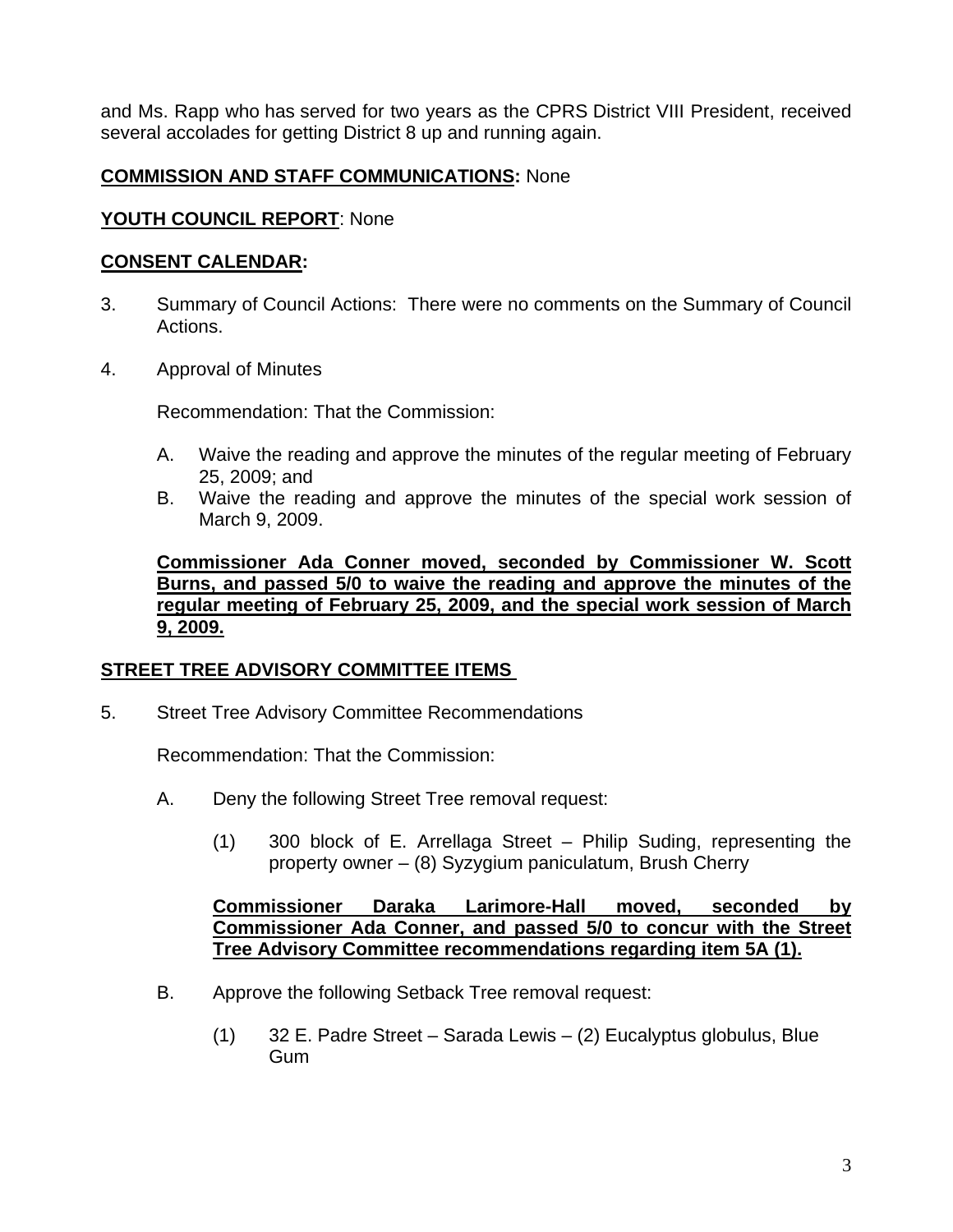**Commissioner W. Scott Burns moved, seconded by Commissioner Daraka Larimore-Hall, and passed 5/0 to concur with the Street Tree Advisory Committee recommendation regarding item 5B (1) and approve the removal of the tree closest to the driveway and deny the removal of the tree furthest from the driveway and have the tree furthest from the driveway trimmed.** 

- C. Deny the following Setback Tree removal request:
	- (1) 2726 Miradero Drive Villa Miradero North HOA Cupressus species, Cypress species

## **Commissioner Daraka Larimore-Hall moved, seconded by Commissioner W. Scott Burns, and passed 5/0 to concur with the Street Tree Advisory Committee recommendation regarding item 5C (1).**

[\(2\) 2130 Mission Ridge Rd. - Teri and Eric Gabrielsen - Eucalyptus](http://santabarbara.granicus.com/MediaPlayerFrameHandler.php?view_id=&clip_id=2149&meta_id=103203)  [globulus, Blue Gum](http://santabarbara.granicus.com/MediaPlayerFrameHandler.php?view_id=&clip_id=2149&meta_id=103203) 

Mr. Downey reported that the Commission reviewed this item twice before, each time requesting more information, and during the November 2008 meeting the Commission requested to see proof of permission to repair the wall before deciding the fate of the tree.

Mr. Downey indicated that the tree, owned by Marymount School, is located at 2130 Mission Ridge Road, and the wall extends from 2132 Mission Ridge Road into 2130 as these two properties used to be one property. He said the applicant resides at 2132 Mission Ridge and has received permission to repair the wall. Mr. Downey indicated that the wall has not been designated historic; however, the repair of the wall in place will allow a better opportunity to achieve that designation. Mr. Downey stated that if the Commission approves this removal, staff recommends no replacement tree at this location, saying there is a large Canary Island Palm which would remain in this space. He further stated that Marymount School will also expend a significant amount of money to complete this work if approved.

Mr. Downey said that the Street Tree Advisory Committee and staff do not want to lose this magnificent tree even though it would jeopardize the historic designation of the wall. He said they recommend alternate methods or locations be explored to locate the wall. Mr. Downey stated that the Street Tree Advisory Committee and staff recommend the request be denied.

Mr. Downey briefed that part of the process involved the Historic Landmarks Commission (HLC).

Mr. Jacobus, Community Development, briefed that the tree in question is impacting a potential historic landmark -- the walls of the original Black Estate, built in 1913. He said the root system of the tree is doing significant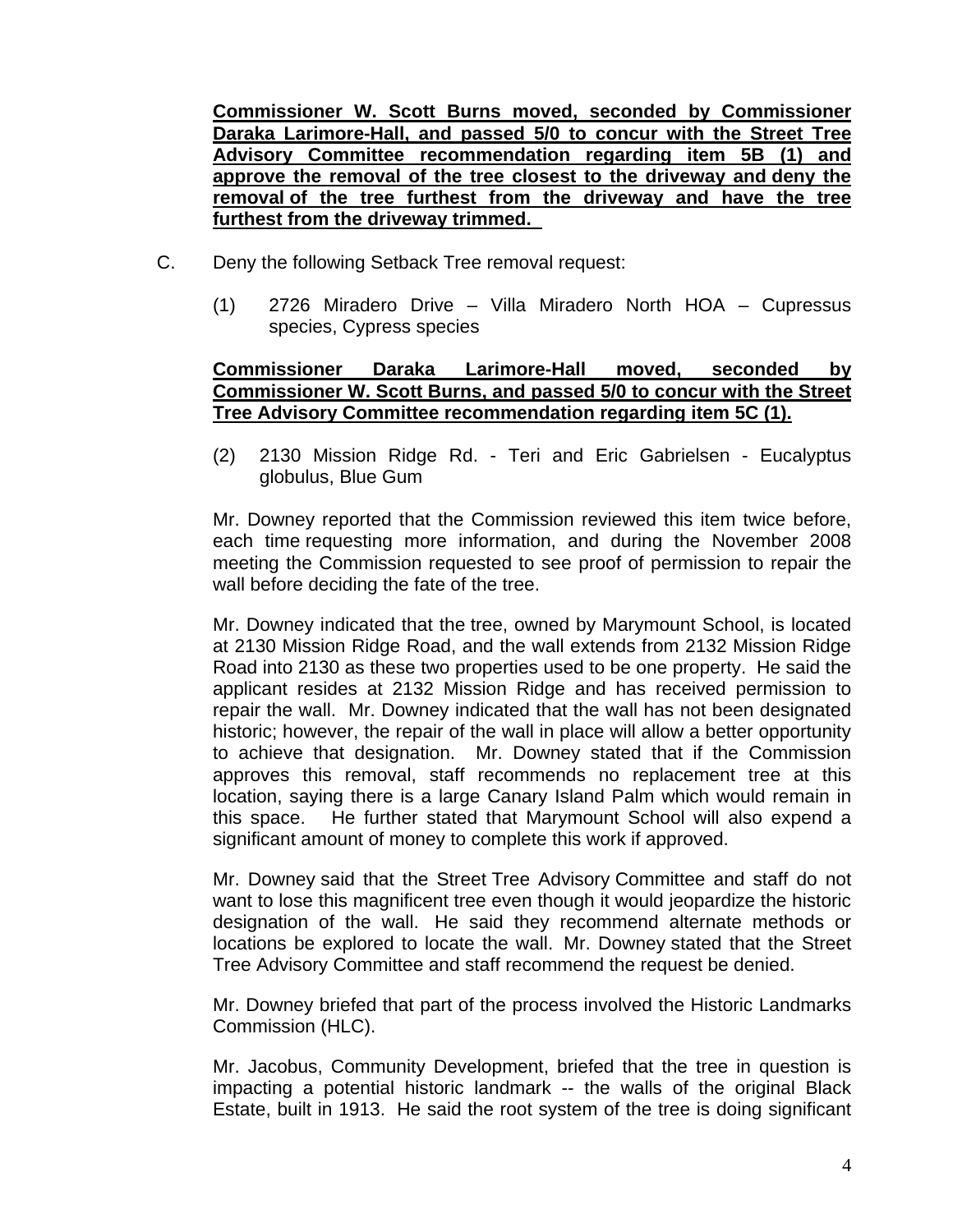damage to the wall. Mr. Jacobus stated that if the wall is relocated, it would loose allot of its historic significance, and the City would loose its ability to have it designated on the National Register. He said the City only has six National Register designations, and it is not easy to get that designation.

Mr. Jacobus indicated that the applicant created a restoration plan, which he has reviewed and approved. He said the plan assures that the wall will be disassembled and reassembled exactly the way it is now, and allows for the fact that there will potentially be some breakage. Mr. Jacobus further said the applicants have received a permit to do the work. He said he recommends the wall be saved.

Commissioner Hochman asked whether losing this piece of the wall would negate the possibility of the rest of the wall being designated a historic landmark. Mr. Jacobus said that the remaining part of the wall could still be given landmark status, but this is an important segment of the wall because it faces the street; it is the first thing you see as you enter the gate.

#### Public Comment:

Lauren Carl Troiani, Marymount School Board of Trustees and Chair for the Buildings and Grounds Committee, said the Board met on the issue and support the Gabrielsen's request, because they want to maintain their good relationship with their neighbors. She further said the Board is aware the Gabrielsen's have submitted drawings for the City's approval at the Commission's request, which includes the portion that is on Marymount's property. Ms. Carl Troiani said that Marymount School has an agreement with the Gabrielsen's for the coordination of the work properties that the Gabrielsen's have agreed to manage, and an amount for reimbursement.

Mr. Eric Gabrielsen, 2132 Mission Ridge Road, property owner, said it is not possible to maintain a tree in this location. He said it is an important part of the character of that part of Santa Barbara. Mr. Gabrielsen said it is a considerable expense to repair the wall, and it is not something they want to have to do again by taking the risk of moving the wall slightly and then having to repairing it several years down the line. He thanked the Commission for their time reviewing the item and expressed that Eucalyptus trees cannot be allowed to turn historic walls into rubble.

Ms. Rapp provided a brief history regarding this removal request for the benefit of the two new Commissioners.

Chair Longstreet asked Mr. Downey where approximately where the tree is in its lifespan. Mr. Downey estimated that the tree was planted relatively close to the time that the wall was built, and these trees can typically life 200 years in this area. He said this tree has lived approximately 50 percent of its lifespan.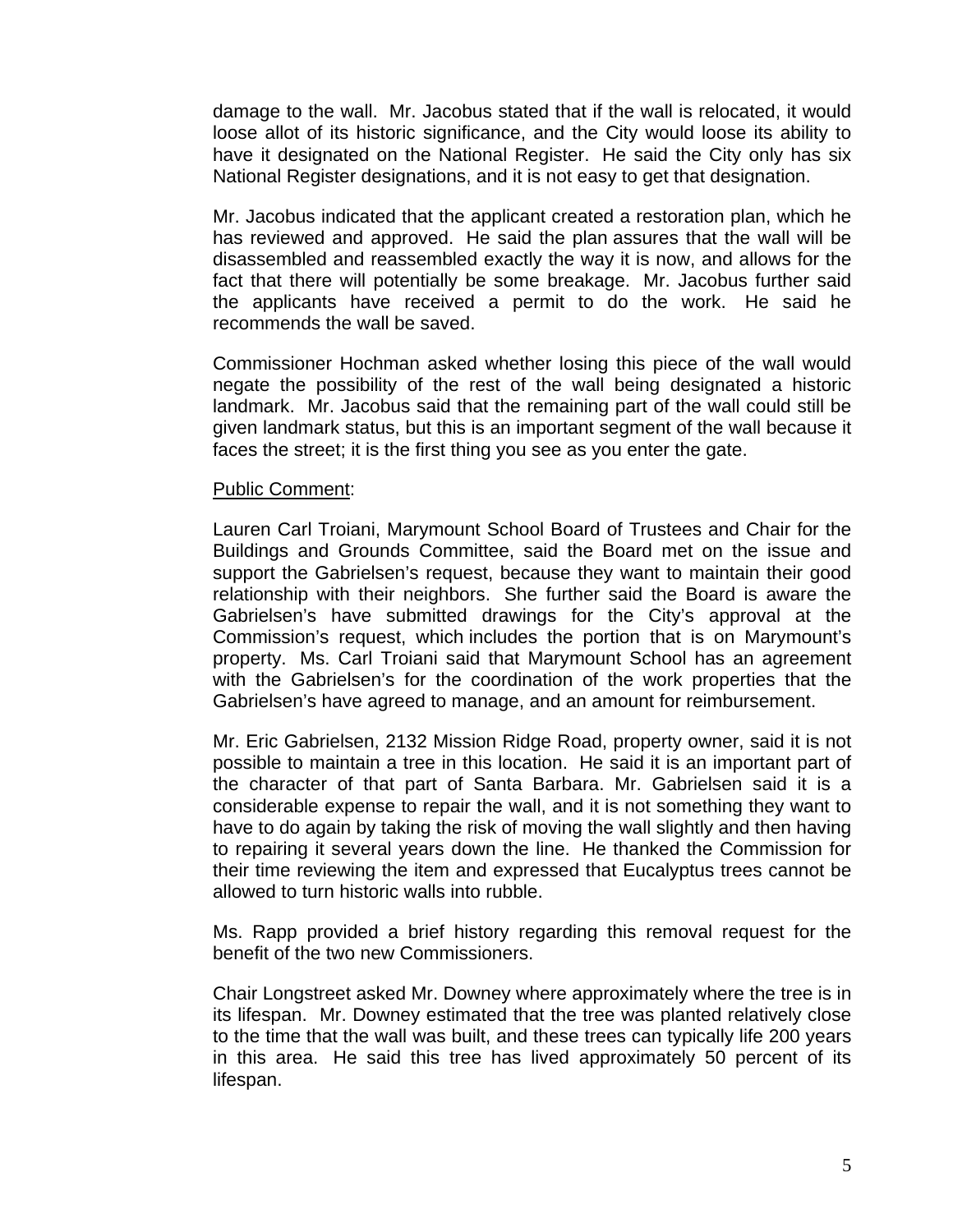Chair Longstreet expressed that the applicant did what the Commission asked him to do and when the Commission last reviewed the item, the Commission was leaning toward the importance of the preservation of the wall.

Commissioner Conner asked whether there was any discussion of pruning the roots. Mr. Downey said there are differing opinions regarding the affects of root pruning on the tree, and without the site being open and inspecting the site at the time of repairs, he cannot be certain whether or not it would compromise the tree.

Chair Longstreet said she could not vote for root pruning on a tree that size in that location. She said it would be too big a risk. Commissioner Conner agreed.

Commissioner Larimore-Hall commented that he does remember the previous discussion regarding this item and it seemed to be a consensus of the Commission that they were ready to make a decision of choosing the wall over the tree. He said he doesn't understand the metaphysics of why the wall cannot be designated a historic landmark if it is moved a few feet over, but does understand the sentimental value of those designations. Commissioner Larimore-Hall agreed with Chair Longstreet that the applicant did what the Commission asked of him.

**Commissioner Daraka Larimore-Hall moved, seconded by Commissioner Daniel Hochman, and passed 5/0 to approve the removal of the Eucalyptus globulus, Blue Gum tree located at 2130 Mission Ridge Road and identified in item 5C (2).**

#### **ADMINISTRATIVE AND STAFF REPORTS**

#### **6. [Integrated Pest Management 2008 Annual Report - For Action \(Attachment\)](http://santabarbara.granicus.com/MediaPlayerFrameHandler.php?view_id=&clip_id=2149&meta_id=103226)**

Recommendation: That the Commission accept the Integrated Pest Management (IPM) 2008 Annual Report and recommend that the report be forwarded to City Council.

Mr. Escobar provided this report.

Chair Longstreet commended staff for their efforts.

Chair Longstreet commented that eventually staff may need to do something more to get a handle on the squirrel population at Shoreline Park. Mr. Escobar said staff continue to trap at Shoreline Park, but will have to ask for an exemption to apply some other materials to get the squirrel population under control.

Commissioner Burns asked why there was almost 15,000 hours of hand-weeding at the Airport. Mr. McKee, Airport Environmental Compliance Officer, said the Airport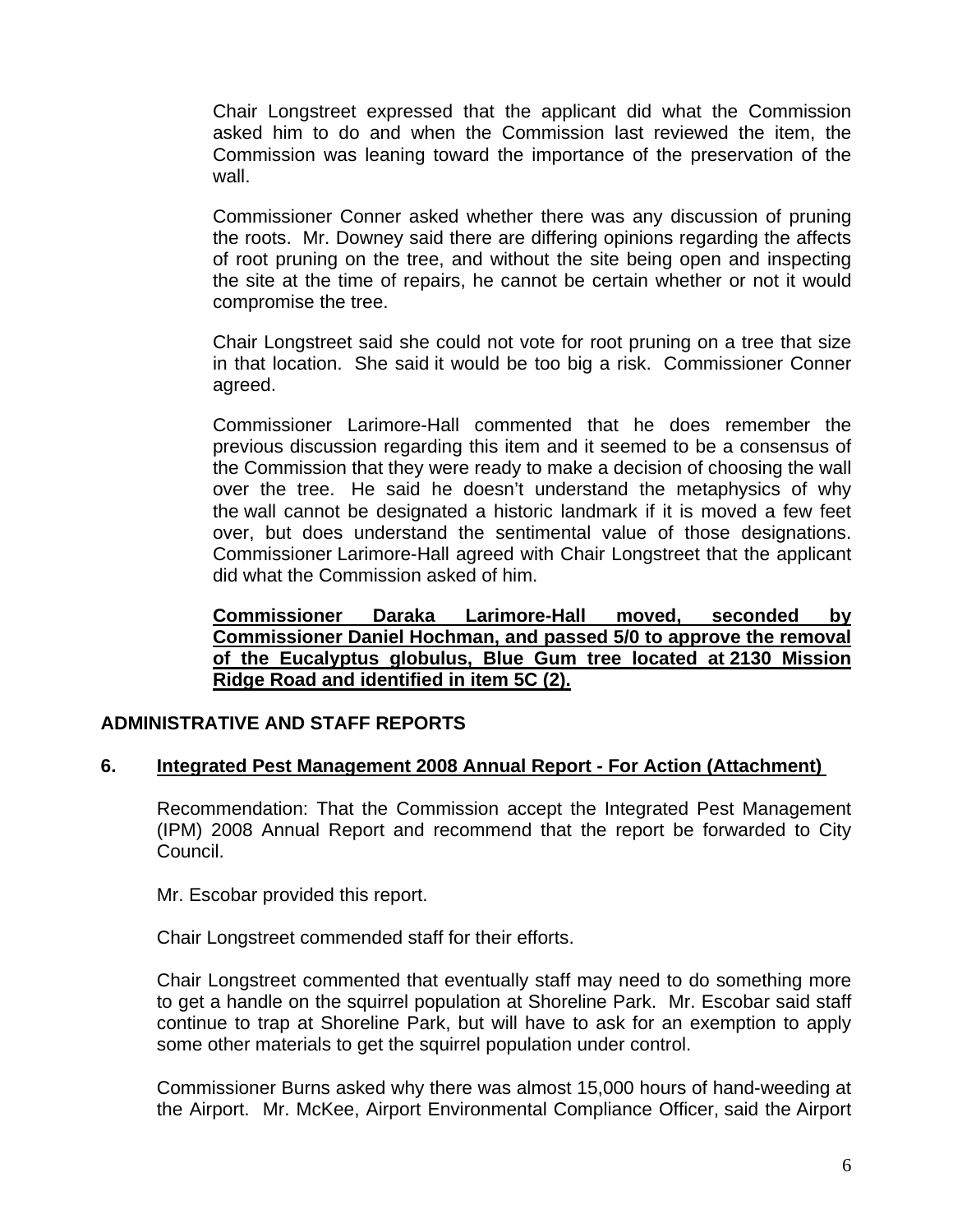completed several capital projects, and as part of the mitigation for the environmental impact they have done some native habitat restoration projects. He said that over 93 percent of the 15,834 hours were devoted to manual weed control within those native habitat restoration areas. Mr. McKee said that about 45 acres are currently being maintained. He said the hours are cyclical; the first year more hours are devoted, and as more cover by the native habitat develops, the hours decline. Mr. McKee said that by the seventh year, if the restoration is successful, maintenance is no longer required.

Commissioner Larimore-Hall requested additional information regarding the impact on labor hours as a result of changing the City's pest control practices. He said that information is important now as a baseline, particularly this year in light of budget reductions. Additionally, Commissioner Larimore-Hall said that next year, he would like to see a breakdown in terms of what implementing these policies means for the workload of Parks staff in particular, and then what staffing and budget cuts affect that. Mr. Escobar advised that the information Commissioner Larimore-Hall is asking for is are broken down on page 20 under "Alternative Pest Management Practices Used in 2008".

Ms. Rapp added that when the program was adopted, the Department went through an extensive analysis for how it operated before and the change an impact on workload with the IPM Program. She said the Department determined the increase in work effort was the equivalent of three full-time equivalents (FTE). Ms. Rapp said that since that time, City Council approved two positions: one position, plus hourly, and the purchase of equipment to support the green team. She said that IPM has become ingrained in the way Parks staff performs maintenance. Ms. Rapp agreed with Commissioner Larimore-Hall saying that the Commission will likely want to revisit the impact of the budget reductions on IPM, because staff has identified impacts to the progress of the IPM program. She said that as a result there will most likely be an increase in some materials that have not been used, because there will be less staff available. Ms. Rapp said stressed, however, that staff is still committed to the goals of the goals of the IPM Program.

Commissioner Burns suggested this would be a good time to seek volunteers to do work in the parks. Ms. Rapp said that expanding the Volunteer Program in the parks has been gradual effort over the past few years. She said that Rose Garden is one of the Department's success programs. Ms. Rapp said the City would not have the Rose Garden if it were not for the volunteers. She said staff recognized the need to work with the neighborhoods and solicit more volunteers to work in the parks. Ms. Rapp said that staff will revisit the topic as part of the budget discussion.

**Commissioner Daniel Hochman moved, seconded by Commissioner Daraka Larimore-Hall, and passed 5/0 to accept the Integrated Pest Management (IPM) 2008 Annual Report and forward the report to City Council.**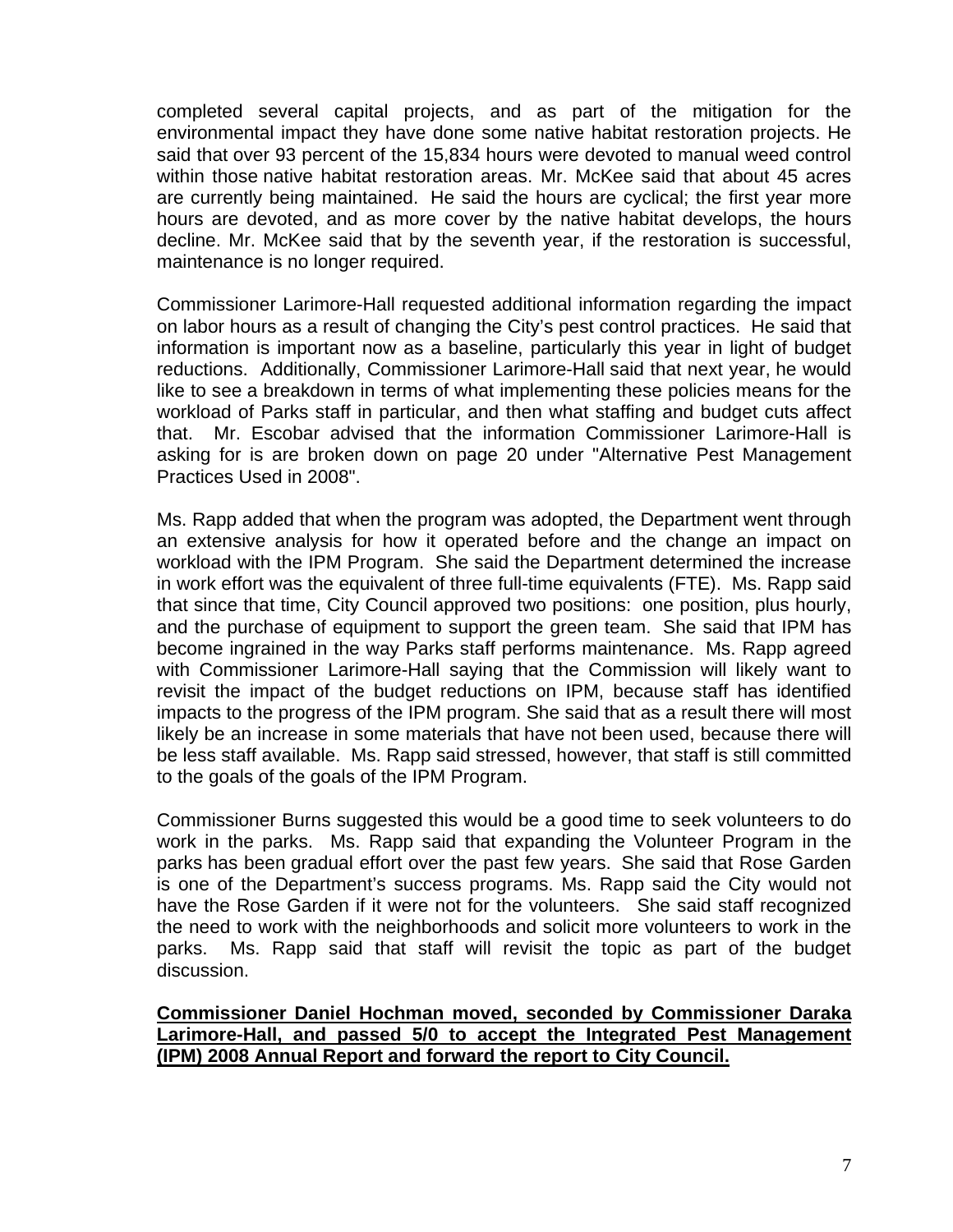### 7.Co-Sponsorships Report

Recommendation: That the Commission hear a report regarding the Department's efforts to develop co-sponsorship agreements with organizations in the community.

Ms. Hanna provided this report.

Commissioner Hochman asked if the Co-sponsorships are designed to be revenue neutral or do we make or lose money. Ms. Hanna said that some of the cosponsorships involve fees, for example, Pony League Baseball, the City provides fields, they provide capital improvements that are usually equivalent to the rental fees, yet when they conduct their program, they charge fees to cover the costs of umpires, uniforms, coaching, etc. She said that some co-sponsorships do have fees for their programs, but because they share resources with the City, it keeps their fees lower.

Commissioner Burns commented on Lawn Bowling, that there are people who play in Santa Barbara who rank nationally.

Commissioner Burns asked whether AYSO has partnered with us in the past. Ms. Hanna said the City does rent the fields for profit and to put money back into the fields to maintain them, and the fees and nominal. She said AYSO has programming from Goleta to Carpinteria, and there are fields throughout the area both on City, District, and County property where teams are playing. Ms. Hanna said a relationship could be developed, but there are many soccer organizations, and the Department would need to be fair to all organizations.

Chair Longstreet briefly talked about the Recreation Field Study that was done approximately 12 years ago. Ms. Rapp interjected that the Department strives to provide fair access to all of the user groups.

8.Tree Preservation Polices and Enforcement Procedures

Recommendation: That the Commission:

- A. Review the proposed changes to Title 15 of the Municipal Code regarding the preservation of Trees; and
- B. Concur with the Street Tree Advisory Committee's recommendations regarding the use of American National Standard Institute (ANSI) A300 Pruning Standards and Best Management Practices in the City's regulation of trees.

Ms. Zachary introduced this item and advised that attachment 4 to the report was incomplete and that attachment contains the proposed changes to the Municipal Code. Ms. Zachary said staff has handed the complete attachment out to the Commission, and the proposed changes are identified in red font. She indicated that Mr. Vincent, Assistant City Attorney, will go through the proposed major changes.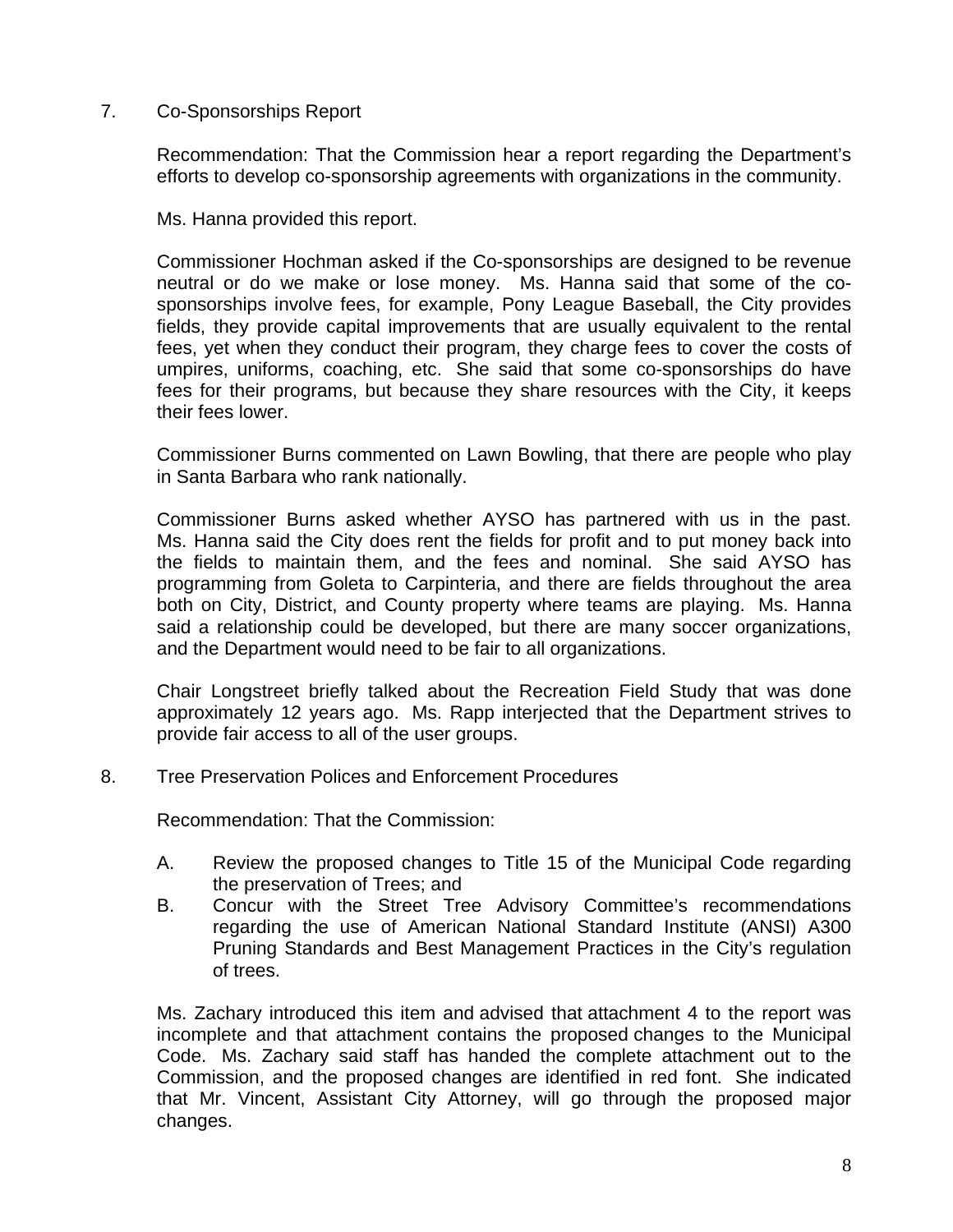Ms. Zachary reviewed the tree preservation regulations and the recommendations presented to the Commission during the November 2008 meeting. She highlighted the various public meetings held. Ms. Zachary reviewed the staff recommendations and the proposed fine structure, and gave an overview of the City Council Action.

Mr. Downey reviewed the American National Standards Institute (ANSI) 300 Pruning Standards and Best Management Practices (BMPs). He highlighted the Street Tree Advisory Committee (STAC) discussion of March 5, 2009, and reviewed the STAC recommendations.

Mr. Vincent reviewed the proposed revisions to Municipal Code Section 15.20 and 15.24.

Commissioner Hochman asked for clarification regarding the discrepancy between standards for residential trimming going from 1/3 to 1/4 and the City staff, which is requiring 1/3 removal or trimming on City trees. Mr. Downey stated that City budgetary constraints require that equal maintenance be provided to all trees. He said that if the City went to a 1/4 standard, its ability to maintain the vast number of trees in its inventory would be significantly reduced.

Mr. Hochman commented that he believes cities should be held to the same standards to which citizens are held and expressed concern about reducing the standard to 1/4 for residents and leaving them at 1/3 for the City. Mr. Downey responded saying that the permits provided to citizens for doing work on City trees is for work in addition to the work the City already provides. He said that the Committee and staff believe the standard is appropriate because it would be an additional pruning.

Mr. Hochman asked about the reference to "Board of Park Commissioners" saying the Commission will be asked to take action later during the meeting to formally consolidate the Board of Park Commissioners and the Recreation Commission into one body, the Park and Recreation Commission, and asked whether the Ordinance would need to be changed. Mr. Vincent said that as the item moves forward, staff will try to anticipate potential changes to the makeup or title of the Commission. He said the references currently in the Ordinance were revised in 2004 to match the existing Charter definitions. Mr. Vincent further said that if the title of Commission is the only change, the Municipal Code allows the City Clerk to make non-substantive ministerial changes. He said that depending on how the Commission votes today and City Council votes, staff will track the action to ensure they run parallel.

Commissioner Hochman asked regarding the ANSI Standards, how prepared are existing city tree-trimming companies to provide the verbal or written goals or objectives and complying with the standards, and how easy or hard is it going to be for a citizen to know whether the work they are doing it legal. Mr. Downey said that documents are designed to do what is best for the trees. He said if the citizens embrace and utilize the documents, that alone will significantly decrease violations.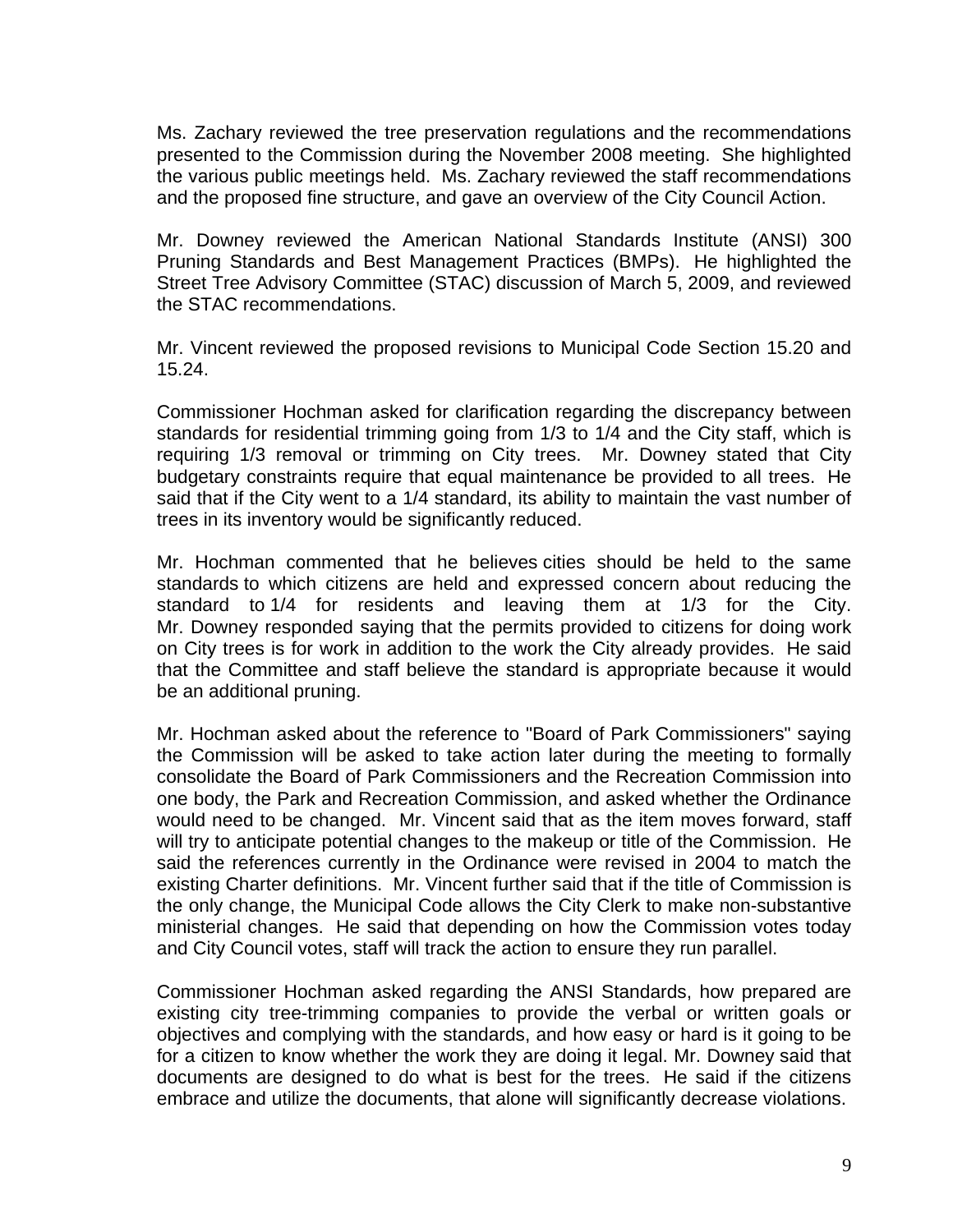Mr. Downey indicated that the document is readily available, and information regarding how to obtain it will be placed on the website.

Commissioner Hochman clarified his question asking how readily achievable is complying with the document. Mr. Downey indicated that the ANSI Standards are easy to read and clearly define each practice.

Commissioner Hochman commented that it sounds like it is going to be the citizen's responsibility to write their goals and objectives and tell the tree-trimming company what to do. Mr. Downey replied saying that the Municipal Code does not require that a citizen hire a tree-trimming company to do the work; it is so simply written so that the laymen can understand it. Mr. Downy said that there is an education component of the plan whereby the companies will be invited to come and learn the information so they can provide the proper information to their clients.

### Public Comment:

Kathiann Brown addressed the Commission. A copy of her written comments is on file in the Parks and Recreation Department.

Wes Brown talked about the ANSI Standards and BMPs. He said some cities have required companies that perform work on trees to be licensed, and prior to doing so that they be given the ANSI Standards and BMPs and sign off agreeing to comply with those procedures, so that if in the future, the Arborist finds someone in violation of the procedures or trimming trees without a license, they are automatically in violation. Mr. Brown said this gets ahead of the problem and focuses the education on those individuals already doing the work and is an efficient use of city resources. He said this procedure has been adopted by other municipalities and found to be very effective and legal, and he urged the Commission to move beyond the language or "recommending" or "suggesting" to "requiring" that the ANSI Standards be followed.

Kellum DeForest commended the City for making progress regarding tree preservation particularly the penalty phase. He suggested the penalties be included in the Ordinance. Mr. DeForest commented that there needs to be a section in the Ordinance regarding the protection of trees of Historic properties or Structures of Merit properties. He agreed that the ANSI Standards should be mandatory for both the City and private residents.

Chair Longstreet asked whether in El Pueblo Viejo skyline trees are regulated under the Historic Landmarks Commission. Mr. Vincent responded saying that there a many ways trees and landscaping come into the purview of the City.

Mr. Vincent responded to Mr. DeForest's commented regarding trees within El Pueblo Viejo and on landmark sites are subject to Historic Landmarks Commission review and any alteration to the exterior of a landmark site or a site within the El Pueblo Viejo is regulated by Chapter 22.22 of the Municipal Code. Mr. Vincent said those tools already exist and go well beyond the requirements of Chapter 15.24.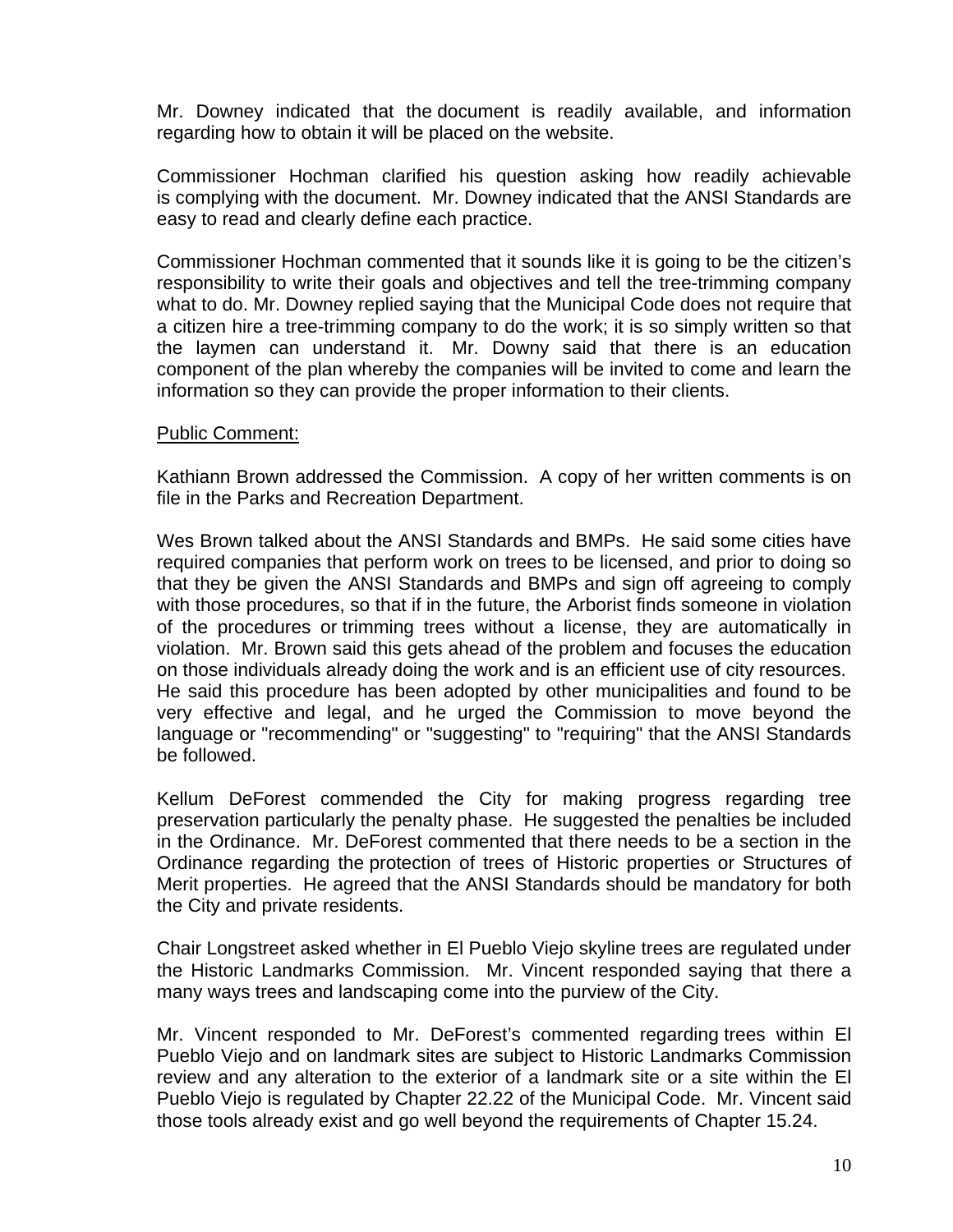Mr. Vincent responded to Mr. Deforest's comments concerning penalties saying the penalties the Commission viewed today will be adopted in a resolution that will go along with the administrative process. He said the administrative process is outlined in Chapter 1.25 of the Municipal Code.

Chair Longstreet asked whether the City's website mentions that there are other tree regulations such as those for El Pueblo Viejo, and could they be added. Mr. Downey responded saying that part of the education process is to provide that information on the website and staff is proposing to do that.

Commissioner Burns asked for clarification regarding how it is determined whether a tree is in the setback. Mr. Downey said that if more than 50 percent of the tree trunk is in the setback, it is likely that the tree was planted originally within the setback. He said the other measurement referenced would be trees over four inches, and the proposal is to measure the breast at diameter, which is four and a half feet above the ground. Mr. Downey said that any tree larger than four inches that falls 50 percent within the setback would be regulated.

Commissioner Larimore-Hall asked whether there is any particular reason not to include the ANSI Standards as part of the licensing process. Mr. Downey said the City does not currently license tree businesses to do tree work. He said that would be an additional task that would have an impact on City staff.

Commissioner Larimore-Hall asked whether the addition of a licensing program as part of this overall policy discussed by staff. Mr. Downey responded saying that the City of Redwood has not incorporated the ANSI Standards into their Municipal Code; however, has a permit requirement for any work on any tree that falls within the City limits. He said a permit must be obtained, and part of the permit process requires use of the ANSI Standards to determine objectives and a trimming plan. Mr. Downey said that if the City were to adopt something similar to that, it would require much more review that staff is prepared to provide at this point.

Commissioner Conner thanked staff for including the ANSI Standards and asked if the staff Tree Trimmers have them and use them. Mr. Downey said staff is aware of the standards; he plans to share the current version with them.

Chair Longstreet asked whether this will apply to utility companies who trim trees within the City limits. Mr. Downey said staff is looking into what rights the utility companies have, and is not proposing they apply to them at this time until further investigation is done.

Chair Longstreet expressed concern, saying the City comes down very hard on residents, and the City tries to do the best job, and the utility companies come through and hack them. Ms. Zachary said it is a tough question that comes up at every public meeting. She said there are trees planted in the wrong places in some stances, and utility lines that need to be maintained if they are high voltage electric lines. She said that the Forestry staff try to work with Edison to the best of their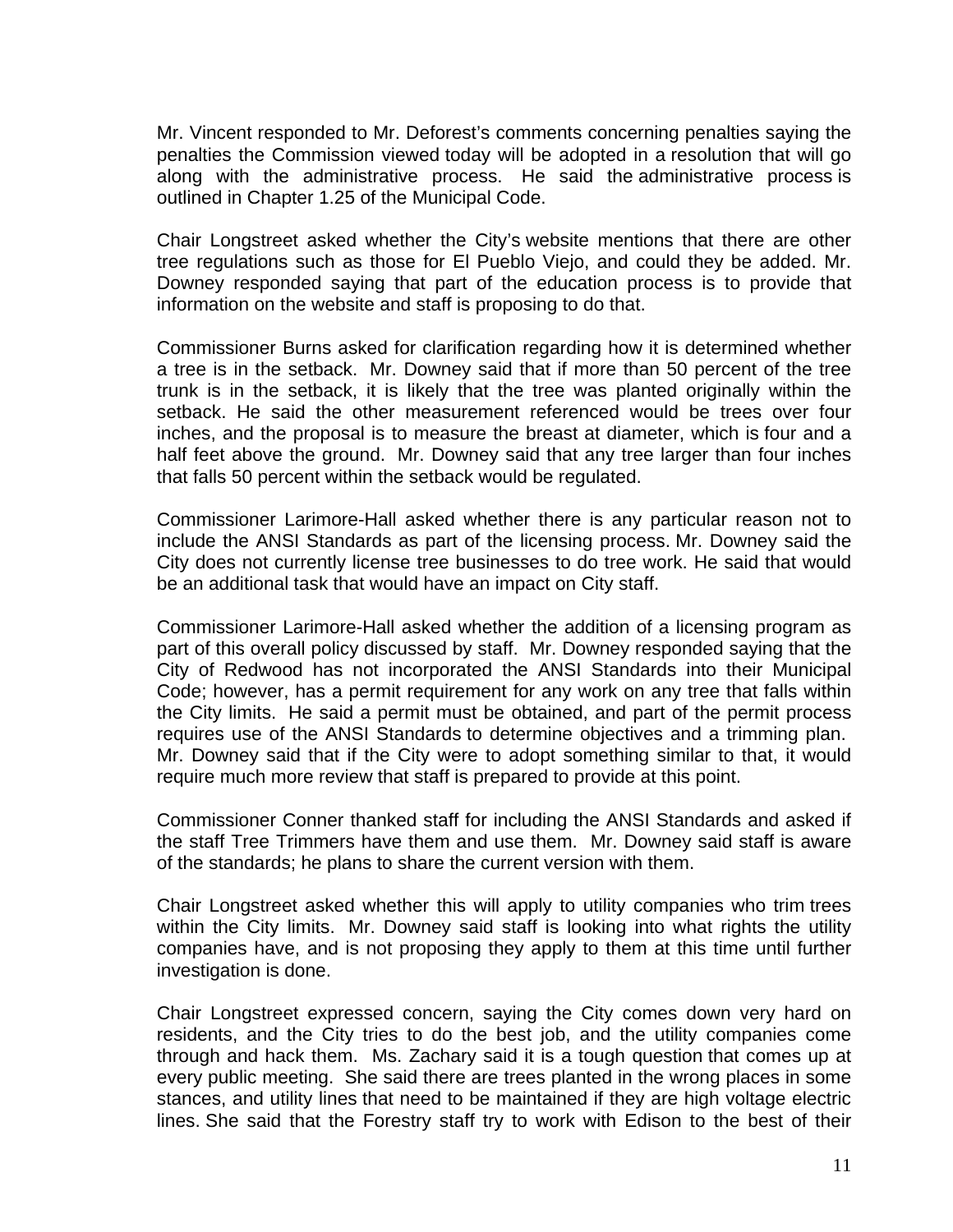ability to identify when a pruning job is done when it can be rounded out so it looks less lopsided, and when there is a need to replant a tree, to plant a species that is more appropriate for the location. Ms. Zachary stated that when staff moves forward with the Urban Forest Management Plan, staff will look at that in more detail.

Commissioner Burns asked whether thought was given to suggesting the ANSI Standards be used right now, but in three years or an appropriate time period, the City look at making it mandatory. Mr. Downey said staff has not decided whether this item will be revisited, but when it becomes appropriate to make changes staff will move forward with the changes.

Ms. Zachary added that if staff moves forward with the recommendations, they are forwarded to City Council by the Ordinance Committee, a new fine schedule is adopted, and a new education program implemented, staff is hopeful that over time, the effects of the changes will be realized. She said that if at that time it appears that another step needs to be take, staff will consider doing so.

Commissioner Larimore-Hall said he is happy to see the discussion of the fine schedule, and said it makes sense to have a different schedule of fines for pruning versus removal. He suggested, however, that the proposed fines for removal may still be too low, and whether it makes sense to have a graduated fine based on the size of the tree. Commissioner Larimore-Hall expressed that he thinks it makes sense to have a high fine for the removal of a tree and he is unsure that it makes sense to have the fine tied to the diameter of the tree.

Commissioner Larimore-Hall said realistically, people prune or remove trees themselves, they don't always use a tree service. He said there might be a regressive or punitive unintended consequence of requiring everyone use a professional service all the time. Commissioner Larimore-Hall expressed interest in knowing how, through the permitting process, the City can find something in between the standards being a suggestion and moving to a different regime about who is allowed to touch City trees in the City.

Regarding the different standard between the work the City does and what is required of private home owners, Commissioner Larimore Hall said it needs to be recognized that the City has a resource issue and a responsibility for equal maintenance throughout the City that private owners do not have. He stated that the City has a much more complicated balance to keep in mind in terms of spending resources, and it makes sense to him that there would be a slightly different standard.

Commissioner Larimore-Hall commented that he is impressed by the people who follow the rules and come before the Commission requesting permission to remove trees on their property, although most of the time, those requests are denied. He said that having an aggressive fine structure, a process that educates people on how they can best be stewards of the trees on their property is only fair to the people who follow the rules.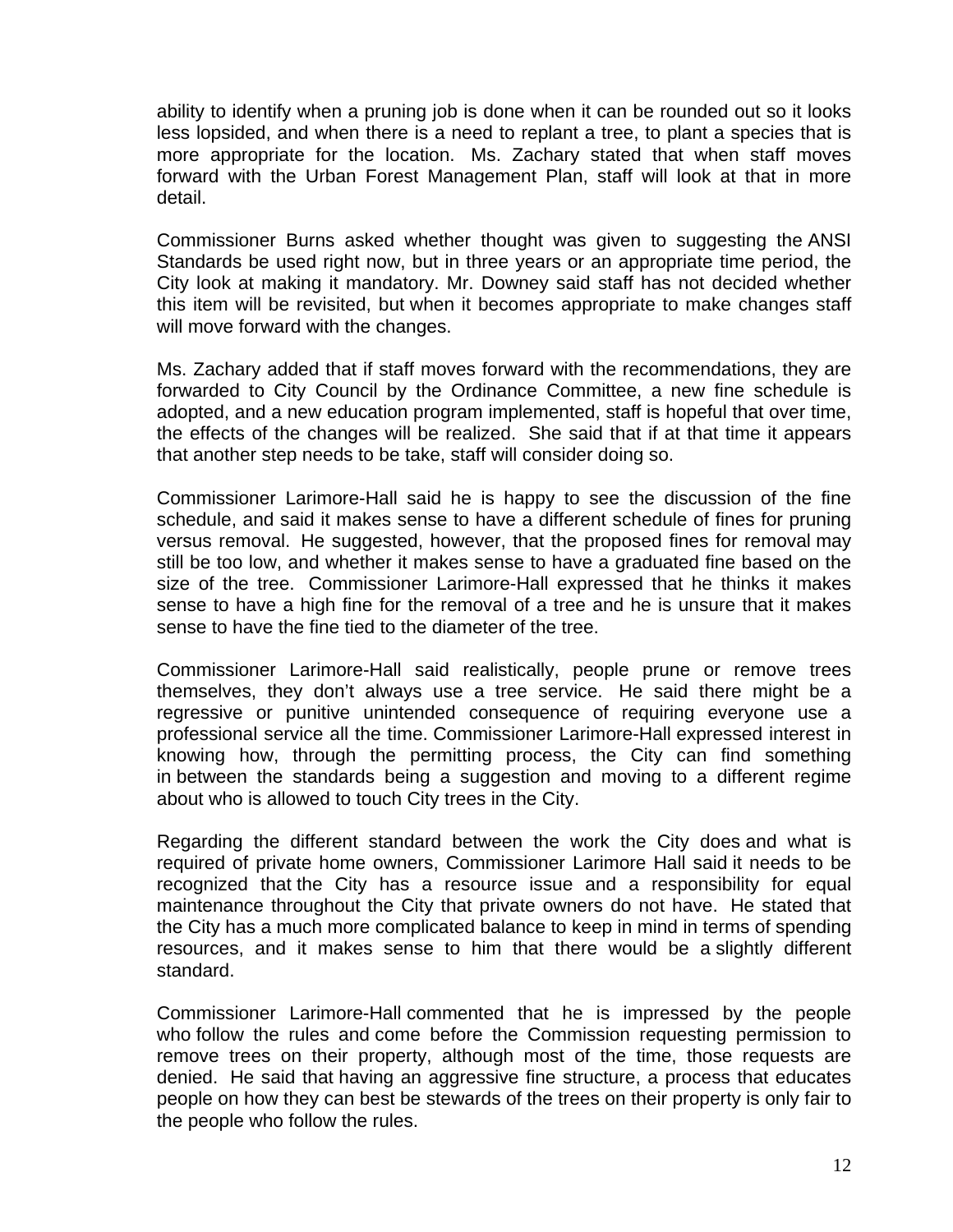Mr. Vincent said that historically a property owner, private citizen who wanted to work on a City tree has to get a permit and has to provide insurance. He said that in addition to that requirement, the City is adding that the work be done to ANSI Standards. Mr. Vincent said the City is incorporating the ANSI Standards as requested by members of the public into private property owners working on City trees. He stated that to the degree that the City issues permits, the ANSI Standards have been incorporated, but the debate now is can the City afford to expand the permitting process.

## **Commissioner Beebe Longstreet moved, seconded by Commissioner W. Scott Burns, and passed 5/0 to concur with the recommendations of the Street Tree Advisory Committee and forward them to the Ordinance Committee.**

## **OLD BUSINESS**

9.Proposed Charter Amendment to Consolidate Board of Park Commissioners and Recreation Commission and Change Membership of Park and Recreation **Commission** 

Recommendation: That the Commission:

- A. Reconfirm the Commission recommendation to amend the City Charter to formally consolidate the Board of Park Commissioners and the Recreation Commission; and
- B. Reconfirm the recommendation to increase the membership of the consolidated Park and Recreation Commission from five to seven.

Ms. Rapp briefly reviewed the current composition of the Board of Park Commissioners and the Recreation Commission and provided a brief history of how meetings were agendized in the past.

Chair Longstreet expressed concern about the current membership of five. She said when items of significance are on the agenda that really need the attention of more than just three or four members. She further suggested that the Commission have horticultural expertise since park matters are under the purview of the Commission. Ms. Longstreet commented that the Commission has lacked that expertise for years. She said the Commission could incorporate two more members to make decisions and better represent the City.

Commissioner Conner concurred. She also said there were a couple times when there was not a quorum and the meeting had to be cancelled, and there were items that needed to be addressed.

Commissioner Hochman spoke in favor of consolidating the Board of Park Commissioners and Recreation Commissioners into the Park and Recreation Commission. He said that he served on the the Creeks Advisory Committee, on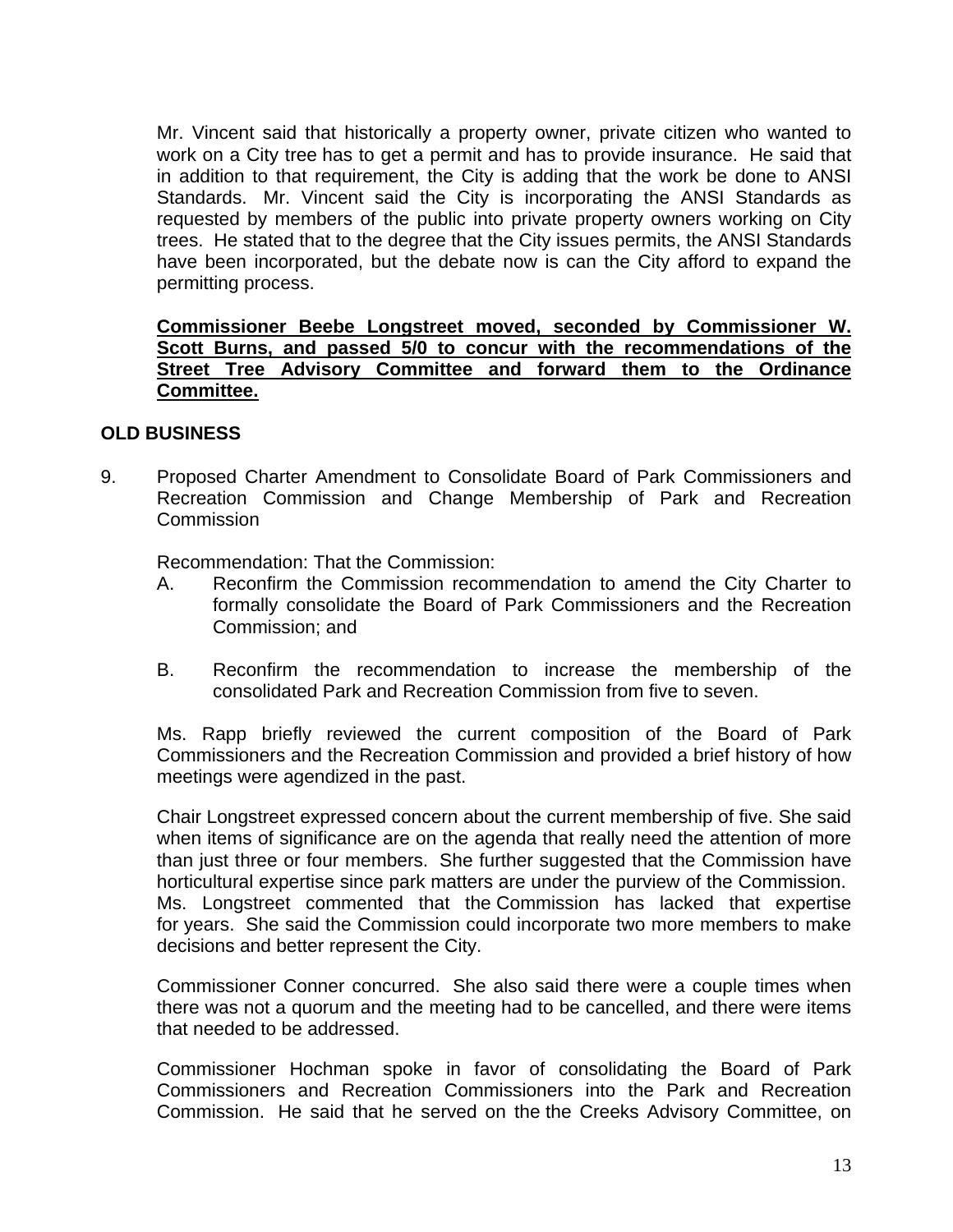which there were nine members. He said it was completely ineffective. Mr. Hochman expressed concern saying that you get diversity having more people, but you will also extend the length of the discussion time and meetings. He further suggested it could be more difficult to gain consensus depending on the mix of the people.

Commissioner Larimore-Hall said he is lukewarm about expanding the membership. He said a larger committee does not necessarily make it easier to achieve a quorum. Commissioner Larimore-Hall stated that if there is going to be a Charter amendment regarding the makeup of the Commission, it should mandate that one voting member of the Commission be a youth under the age of 25. He agreed with Chair Longstreet that having certain areas of expertise built into the Commission.

Commissioner Burns said that he does not *think* the time commitment for the Advisory Committee is a large commitment. He agreed with Commissioner Hochman that adding two more members could increase the time of the meetings. Commissioner Burns stated that with the budget issues facing the Department, he does not believe we should expend staff time tweaking something if it is not broken.

Ms. Rapp advised that the Department currently has 17 advisory committees; however, it is staff's recommendation when the budget is presented to the Commission that the Commission look at significantly reducing the number of advisory committees into more effective workable groups that provide the information that the Commission needs from community. She explained saying that some of the Advisory Committees have morphed into working committees used by staff. Ms. Rapp said that staff will bring a recommendation back to the Commission at a later date, but she thinks that reducing the number of advisory committees is the right thing to do.

Ms. Rapp said, regarding appointing a youth as a voting member of the Commission, that she is not certain there are any legal issues, but she will defer to the City Attorney. She said that the Council Committee on Youth and Children has created a subcommittee to evaluate how to improve the youth voice on various City boards and commissions. Ms. Rapp said that if the Commission wanted to recommend to Council that one of the members be a youth, she believed that could be done. She suggested that they consider going to seven members and have a youth and an additional adult for the breadth of discussion.

Chair Longstreet commented that if a youth is a Commissioner, she does not believe it would be fair to assume they would be able to do a four-year term. She said the Youth Intern has historically only done a one-year term. Chair Longstreet said if a youth position were to be recommended she suggests the membership be increased to seven.

Commissioner Hochman expressed concern about naming a Commission slot, saying that it sometimes those positions are more difficult to fill, and based on a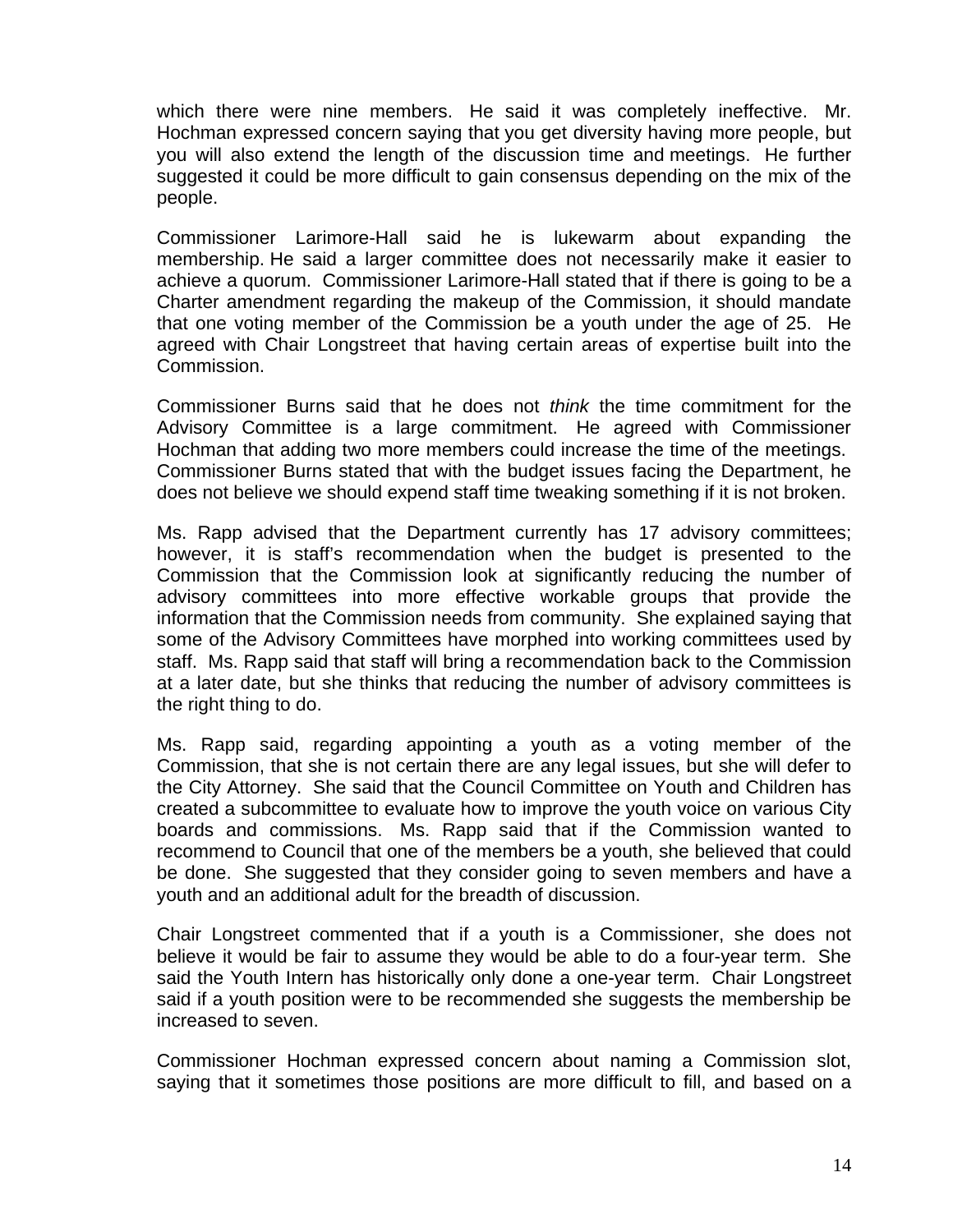ruling by the City Attorney, even if a seat is vacant, it still counts when you are considering a quorum.

Commissioner Conner commented that if the Commission membership did not increase to seven and a voting youth position was only added, that would put the Commission at an even number. She said that could create a problem. Commissioner Conner asked if that is why staff suggested an increase to seven members. Ms. Rapp said yes.

Commissioner Hochman interjected that there is not rule that requires an odd number, a motion that results in a tie vote, fails.

**Commissioner Daraka Larimore-Hall moved, seconded by Commissioner Ada Conner, and failed 2/3 to reconfirm the recommendation to amend the City Charter to formally consolidate the Board of Park Commissioners and the Recreation Commission and recommend an increase of the membership of the consolidated Commission from 5 to 7 only if one of the two additional members is a designated seat for a qualified elector of the City between the ages of 18 - 25.** 

Commissioner Larimore-Hall said that he would only be in favor of increasing the membership if a youth member seat would be added.

Commissioner Hochman asked whether Commissioner Larimore-Hall meant that the youth seat would be in lieu of the Youth Intern.

Commissioner Larimore Hall said he thinks the motion could be silent on that matter. He said the process for selecting the intern and the way the Commission interacts with the Youth Council is one process, and the Commission would be taking an entirely different step to say that they are going to recommend designating a youth voice as a voting member of the Commission. Mr. Larimore-Hall said the person who is appointed as a Commissioner may or may not come up through or even have a relationship with the Youth Council. He said that having a Youth Commissioner may cause the Commission to rethink their process for getting youth input.

Commissioner Conner commented that if the minimum age is 18, the high school aged youth will be eliminated. Chair Longstreet advised that they cannot serve, as a Commission member must be a qualified elector of the City.

Chair Longstreet troubled with the designation because the largest growing population is the senior segment, and it does not include a seat for them, so she is not sure she wants to do that. Ms. Longstreet suggested the Commission decide on the size of the Commission first and recruit without specifying classifications, because there have been times during the recruitments when there were few if any applicants.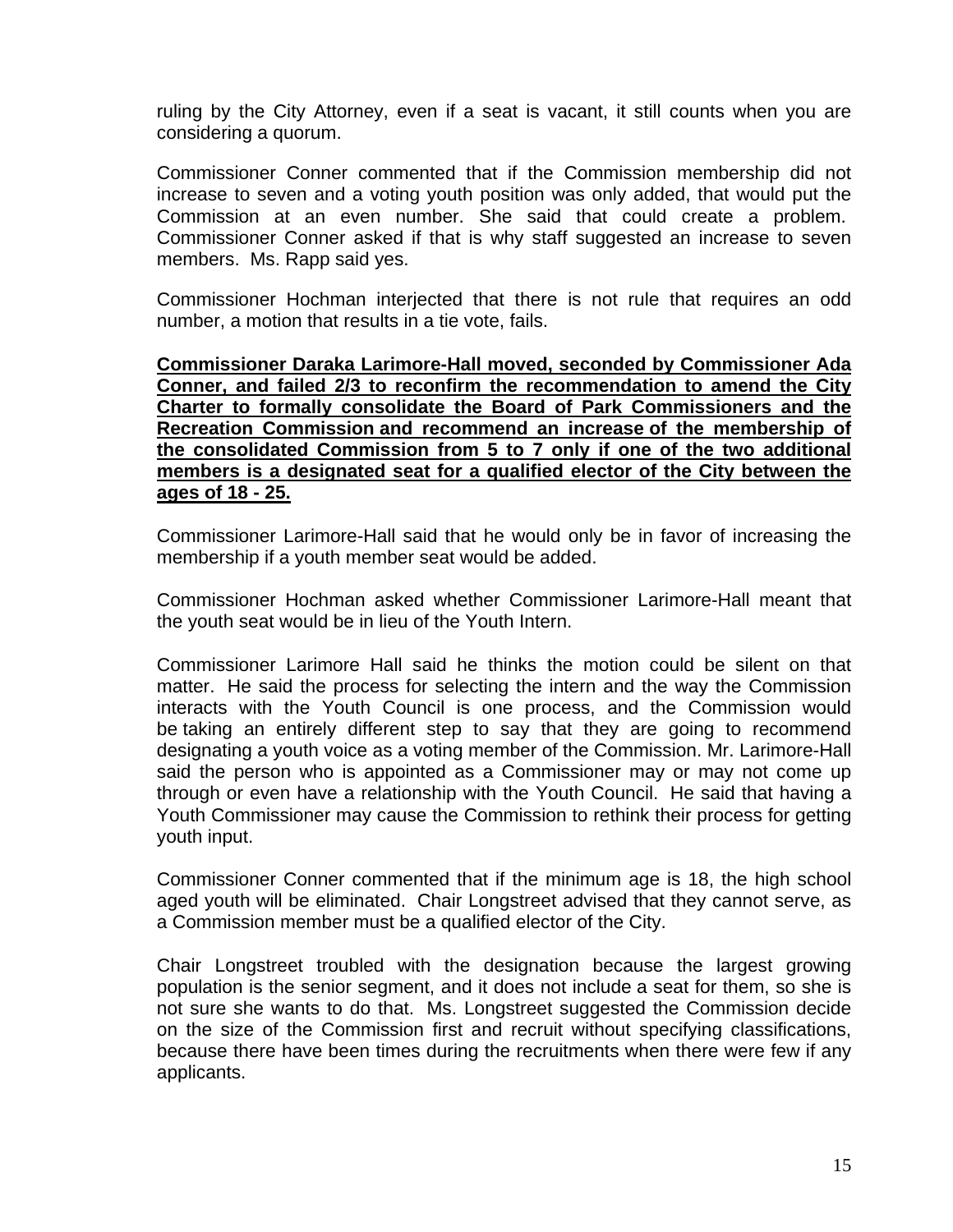Commissioner Burns said the STAC has a two member Board with two alternates, and asked whether any thought was given to that composition.

Commissioner Larimore-Hall said he is open to talking about a designated seat for the designated community, but he is not convinced that to say there can be a snowball effect and they can over-designate as a reason not to designate at all. Mr. Larimore-Hall expressed that there is a systematic under representation in City policy and planning of youth, and he thinks that, especially for the Park and Recreation Commission and its purview, so much of what they do is targeted at young people and they have older adults making decisions for younger adults, and the best way to complete the circle is to include them in the planning process from the beginning and in a substantive way. He said he agrees that the overall political challenge is recruitment, but the crucial shot is to say we are committed to including the people we claim to represent in the decision-making process.

*Commissioner Hochman said he would vote no on the current motion, because there would be too many people at the table, but he might be interested in a motion that took the Commission to seven members with one of the slots being the current Intern.* 

Chair Longstreet stated that even though the advisory committees may be consolidated, the Commissioners have allot of other commitments they need to attend to.

**Commissioner W. Scott Burns moved, seconded by Commissioner Daniel Hochman, and passed 5/0 to reconfirm the recommendation to amend the City Charter to formally consolidate the Board of Park Commissioners and Recreation Commission.** 

### **Commissioner Beebe Longstreet moved, seconded by Commissioner Ada Conner, and failed 2/3 to increase the membership of the Park and Recreation Commission from 5 to 7.**

Commissioner Hochman asked the timeline.

Ms. Rapp said that the City Clerk has asked for the Commission's recommendations within the week; they will take those recommendations to City Council. She said staff anticipates it will go to the voters in November 2009.

Ms. Rapp commented that a young person 18 - 25 might be hesitant to take on a four-year commitment. She said that when she was recruiting for this term, many adults were hesitant to take on a four-year commitment. Ms. Rapp suggested the Commission structure their recommendation indicating that the youth position is a two-year commitment for that seat only.

Commissioner Burns commented that the community may thing staff is being frivolous concerning themselves with whether the Commission has five or seven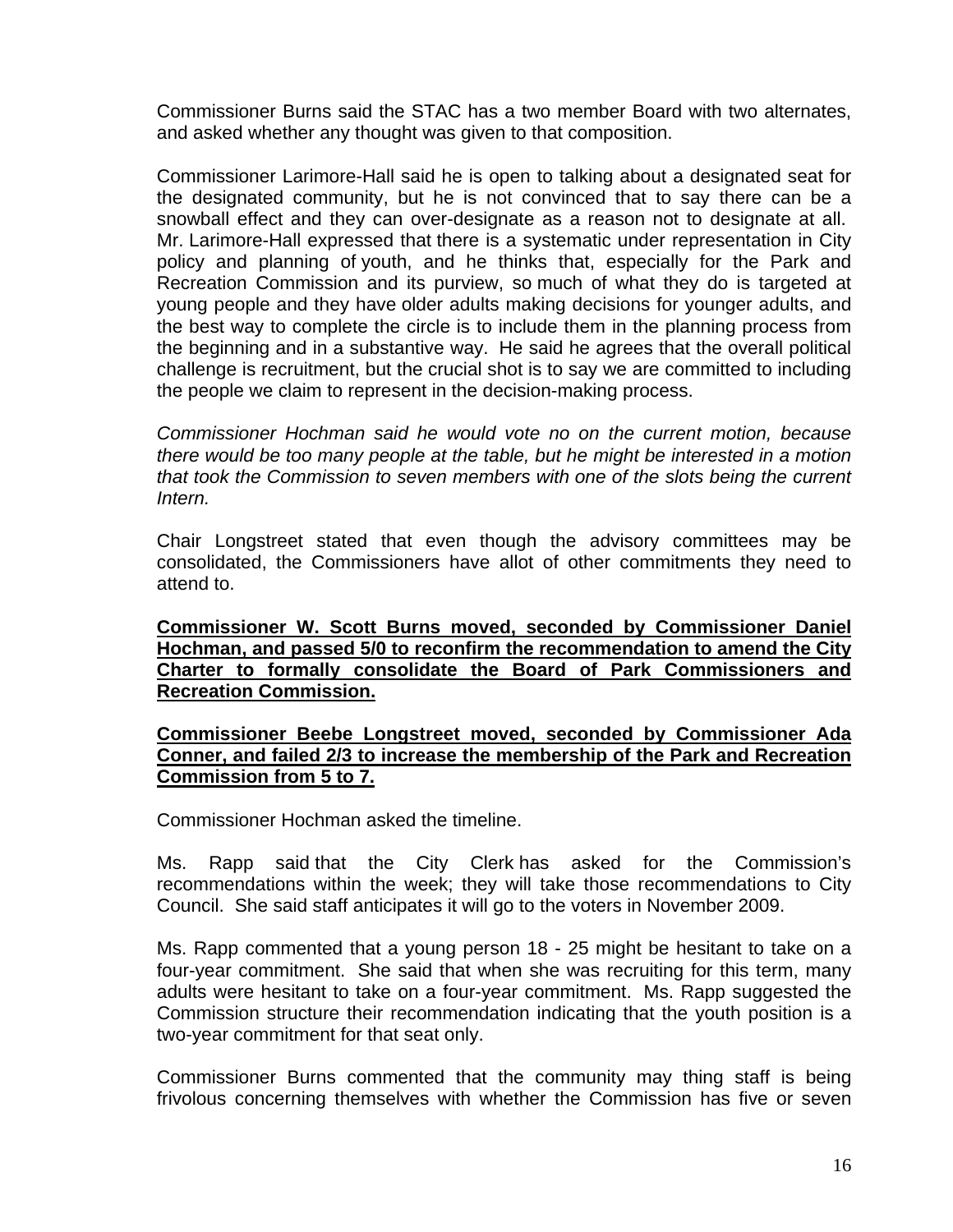members when there are much larger issues to resolve. He said he is not in favor of the change.

Commissioner Larimore-Hall stated he does not see the pressing need to move to seven members in the abstract. He said it is great that the Commission has an intern; it is very different than having a voting Commissioner. He said it serves a different constituency. Mr. Larimore-Hall stated that by definition, a voting Commissioner has to be an elector, and it is beneficial to have the input of people who are not yet eligible to vote. He said he will not vote in favor of this item.

Ms. Rapp said staff will take the discussion to the Council Committee on Youth and Children, because it is a discussion for them. She said they view the Park and Recreation Commission as the pathfinder for this particular issue, and if the Commission has general support for exploring that further, staff will take that to that Committee.

Chair Longstreet said yes, but it is unfortunate now that the Commission will still now only be a Commission of five.

Commissioner Burns asked whether in the future, Council could look at make a change to make the Park and Recreation Commission a non-Charter Commission.

Commissioner Hochman commented that there did not seem to be a great deal of opposition to moving to seven, but there did not seem to be a substantive reason to do that and possibly using that move with a reason and opportunity to get better representation.

Commissioner Larimore-Hall agreed and said he would not be upset if Council put an increase in membership to the Park and Recreation Commission on the ballot.

Commissioner Hochman said there is not a great deal of opposition to increasing the number, except to have a reason for better representation.

Commissioner Larimore-Hall concurred.

#### 10. [Follow-up to Commission Budget Work Session - For Discussion](http://santabarbara.granicus.com/MediaPlayerFrameHandler.php?view_id=&clip_id=2149&meta_id=103245)

Ms. Rapp highlighted the comments and recommendations from the March 9, 2009, Budget Work Session.

Ms. Rapp advised that the City's revenue deficit for FY 09 and FY 10 have been revised and the Department is being asked to make additional reductions in the last three months of this year. She said a quick look at department revenues show the Department will not be off by much.

Ms. Rapp said the City's revenue projection is off by an additional \$1 million for FY 10; therefore, the Parks and Recreation Department will have to increase its reductions to 9.9% with an additional \$382,000 in reductions that could be taken if